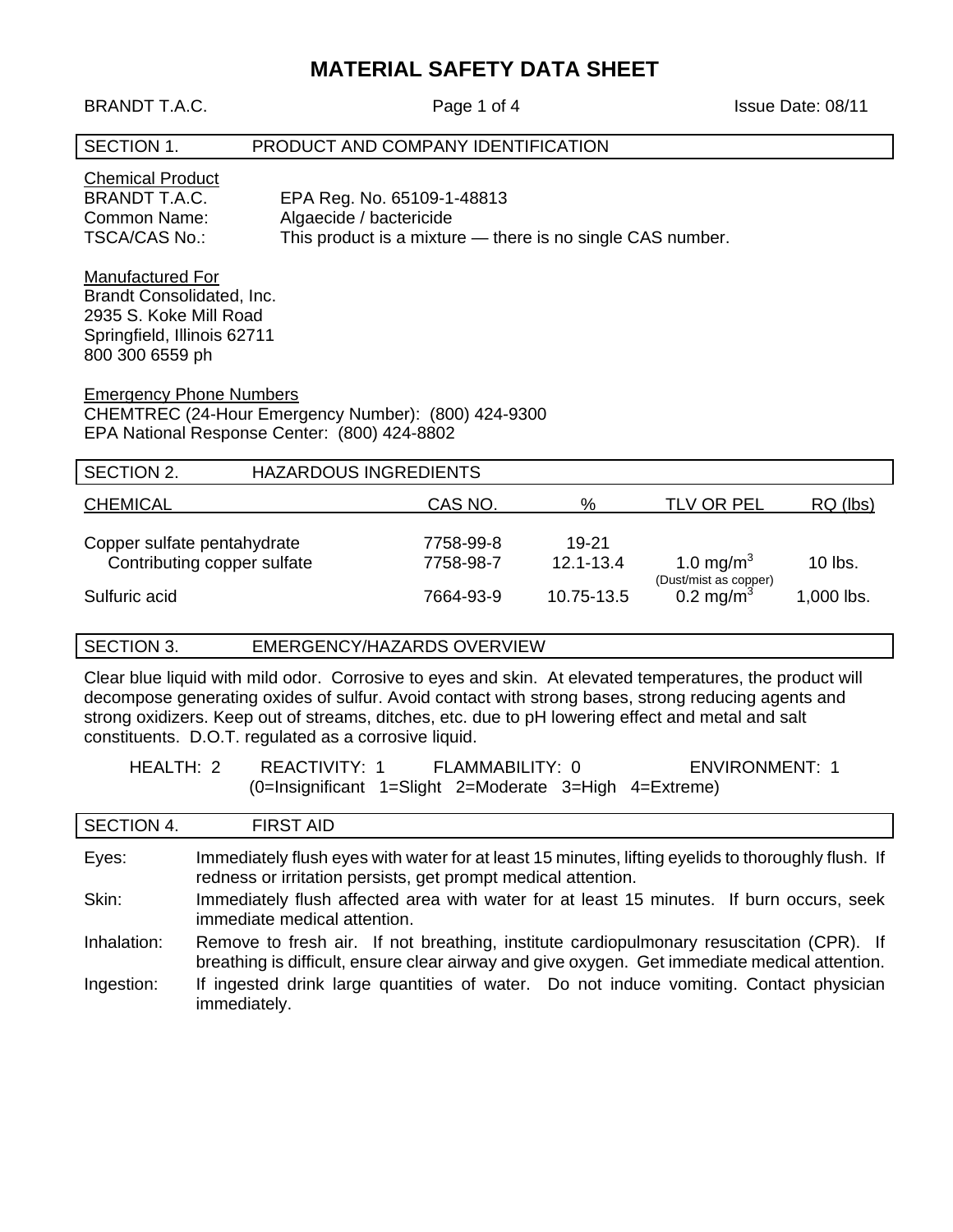# SECTION 5. FIRE AND EXPLOSION HAZARDS

| Flash Point:<br>Test Method:<br><b>LEL Flammable Limits:</b><br><b>UEL Flammable Limits:</b><br><b>Autoignition Temperature:</b> | Not available.<br>Not pertinent.<br>Not pertinent.<br>Not pertinent.<br>Not pertinent.<br>Noncombustible.                                                                                                              |
|----------------------------------------------------------------------------------------------------------------------------------|------------------------------------------------------------------------------------------------------------------------------------------------------------------------------------------------------------------------|
| <b>Flammability Classification:</b><br>Known Hazardous Products of Combustion:                                                   | At elevated temperatures, the product will<br>decompose generating oxides of sulfur. May react<br>with most metals to produce hydrogen gas, which<br>can form an explosive mixture with air.                           |
| Properties that Initiate/Contribute to Intensity of Fire:<br>Potential For Dust Explosion:                                       | Not known.<br>None.                                                                                                                                                                                                    |
| Reactions that Release Flammable Gases or Vapors:                                                                                | Not known.                                                                                                                                                                                                             |
| Potential For Release of Flammable Vapors:                                                                                       | Not known.                                                                                                                                                                                                             |
| Unusual Fire & Explosion Hazards:                                                                                                | Water applied directly could result in splattering of<br>acid solution.                                                                                                                                                |
| <b>Extinguishing Media:</b>                                                                                                      | Does not burn or support combustion. Use<br>appropriate media for surrounding fire. Because<br>material will readily mix with water to form a weak<br>acid solution, avoid water contact with material if<br>possible. |
| <b>Special Firefighting Procedures:</b>                                                                                          | Wear MSHA/NIOSH approved positive pressure,<br>self-contained breathing apparatus (SCBA) with<br>full face mask and full protective equipment.                                                                         |

| <b>SECTION 6.</b>                                                                           | <b>SPILLS AND LEAKS</b>                                                                                                                                                                                                                                                                              |  |
|---------------------------------------------------------------------------------------------|------------------------------------------------------------------------------------------------------------------------------------------------------------------------------------------------------------------------------------------------------------------------------------------------------|--|
|                                                                                             | Containment: Flush with water into retaining area or container. Prevent product spillage from entering<br>drinking water supplies or streams. Caution should be exercised regarding personal safety<br>and exposure to released product.                                                             |  |
| Clean Up:                                                                                   | Neutralize solution with sodium bicarbonate or fertilizer grade lime and dispose of in<br>accordance with all federal, state and local regulations.                                                                                                                                                  |  |
| Evacuation:                                                                                 | Keep unnecessary people away. Isolate hazard area and deny entry. Stay upwind.                                                                                                                                                                                                                       |  |
| SECTION 7.                                                                                  | <b>STORAGE AND HANDLING</b>                                                                                                                                                                                                                                                                          |  |
| Storage:                                                                                    | Store original container in a cool, well-ventilated, dry place. Avoid storage in<br>excessive heat as expansion of container may occur, creating spillage. Do not<br>store in steel, galvanized or nylon equipment. Do not store near food or feeds.<br>Do not stack pallets more than two (2) high. |  |
| <b>Transfer Equipment:</b>                                                                  | Transfer product using chemical-resistant plastic or stainless steel tanks,<br>pumps, valves, etc. Do not use with materials or equipment sensitive to acidic<br>solutions.                                                                                                                          |  |
| Work/Hygienic Practices: Use good personal hygiene. Body shower for prolonged skin contact. |                                                                                                                                                                                                                                                                                                      |  |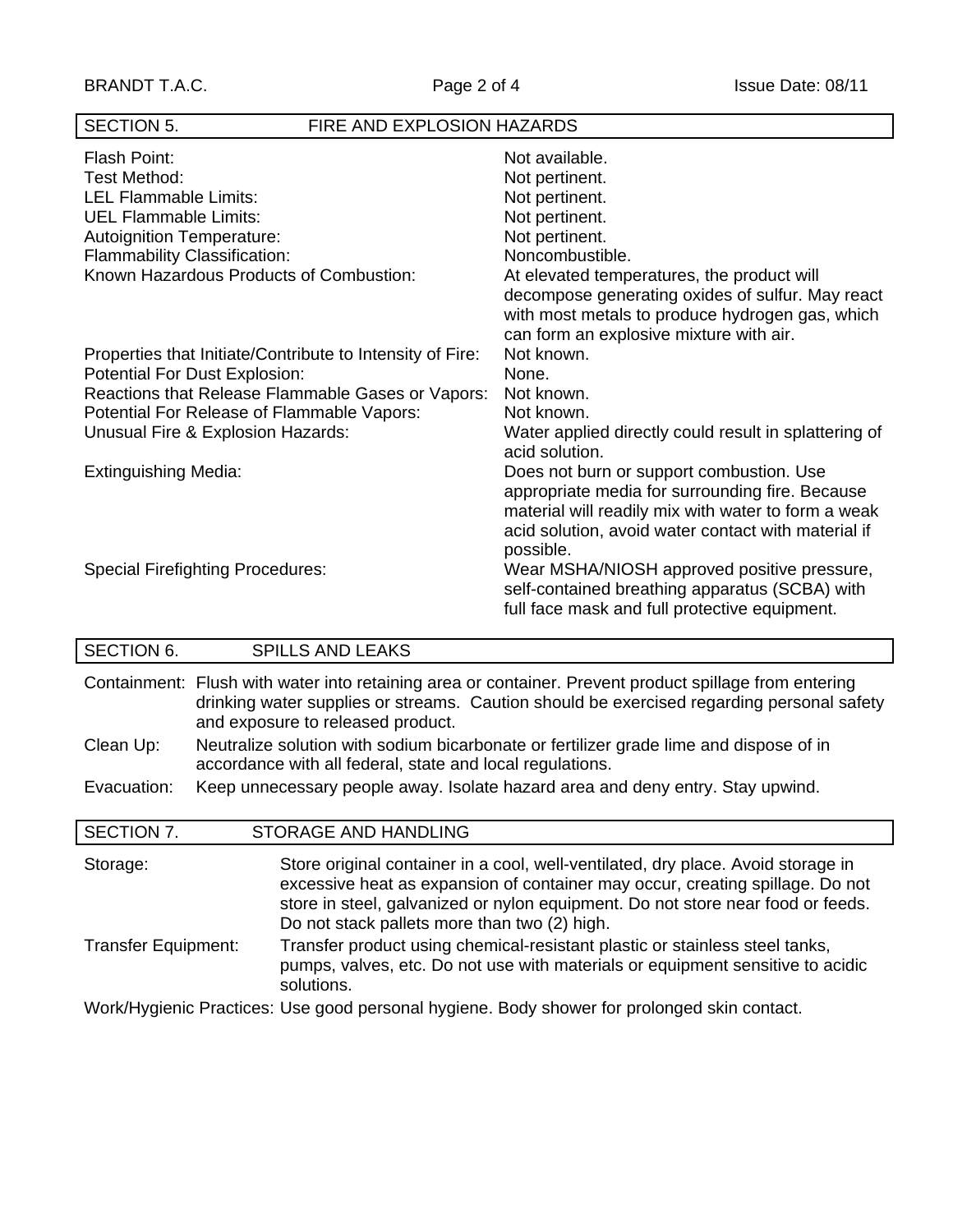| <b>SECTION 8.</b> | PERSONAL PROTECTIVE EQUIPMENT                                                                                                                                                                                                                                                                                                          |
|-------------------|----------------------------------------------------------------------------------------------------------------------------------------------------------------------------------------------------------------------------------------------------------------------------------------------------------------------------------------|
| Eyes:             | Wear protective eyewear (goggles, face shield or safety glasses) to prevent eye contact.<br>As a general rule, do not wear contact lenses when handling.                                                                                                                                                                               |
| Skin:             | Long-sleeved shirt, long pants, shoes plus socks, chemical-resistant gloves.                                                                                                                                                                                                                                                           |
| Respiratory:      | Ventilation and other forms of engineering controls are the preferred means for controlling<br>exposures. A NIOSH/MSHA approved air purifying respirator with an appropriate acid gas<br>cartridge or canister may be appropriate under certain circumstances where airborne<br>concentrations are expected to exceed exposure limits. |
| Ventilation:      | Provide appropriate ventilation and/or respirators to control copper levels to below TLV as<br>stated in Section 2.                                                                                                                                                                                                                    |

| SECTION 9.                            | PHYSICAL AND CHEMICAL DATA |
|---------------------------------------|----------------------------|
| Appearance:                           | Clear blue liquid.         |
| Odor:                                 | Mild.                      |
| pH:                                   | 1.0                        |
| Vapor Pressure:                       | 0.1 mm $@$ 68°F.           |
| Vapor Density (Air=1):                | 1.0.                       |
| <b>Boiling Point:</b>                 | $220^{\circ}$ F.           |
| <b>Freezing Point:</b>                | Not available.             |
| <b>Water Solubility:</b>              | Complete.                  |
| Density:                              | 9.6-10.0 lbs./gal.         |
| <b>Evaporation Rate:</b>              | Not available              |
| Viscosity:                            | Not available.             |
| % Volatile:                           | Not available.             |
| Octanol/Water Partition Coefficient:  | Not available.             |
| <b>Saturated Vapor Concentration:</b> | Not available.             |

| SECTION 10.                        | STABILITY AND REACTIVITY                                                                                                                         |
|------------------------------------|--------------------------------------------------------------------------------------------------------------------------------------------------|
| Stability:<br>Conditions To Avoid: | Stable.<br>Avoid mixing with strong bases and strong reducing agents.                                                                            |
| Incompatibility:                   | Avoid contact with strong oxidizers. Do not use with materials or                                                                                |
|                                    | equipment sensitive to acidic solutions. May react with most metals<br>to produce hydrogen gas, which can form an explosive mixture with<br>air. |
|                                    | Hazardous Decomposition Products: At elevated temperatures, product will decompose generating oxides of<br>sulfur.                               |
| Hazardous Polymerization:          | Will not occur.                                                                                                                                  |

| SECTION 11.               | POTENTIAL HEALTH EFFECTS                                                                                                                                                                                                    |
|---------------------------|-----------------------------------------------------------------------------------------------------------------------------------------------------------------------------------------------------------------------------|
| <b>Acute Effects:</b>     |                                                                                                                                                                                                                             |
| Eyes:                     | Corrosive. Exposure may cause severe burns, destruction of eye tissue and<br>possible permanent injury or blindness.                                                                                                        |
| Skin:                     | Corrosive. Contact may cause reddening, itching, inflammation, burns,<br>blistering and possibly tissue damage.                                                                                                             |
| Ingestion:                | Corrosive. May cause painful irritation and burning of the mouth and throat,<br>painful swallowing, labored breathing, burns or perforation of the<br>gastrointestinal tract leading to ulceration and secondary infection. |
| Inhalation:               | Irritating. Overexposure may cause burns and tissue damage.                                                                                                                                                                 |
| Acute / Chronic Toxicity: | Continued overexposure to this solution may cause systemic toxicity.                                                                                                                                                        |